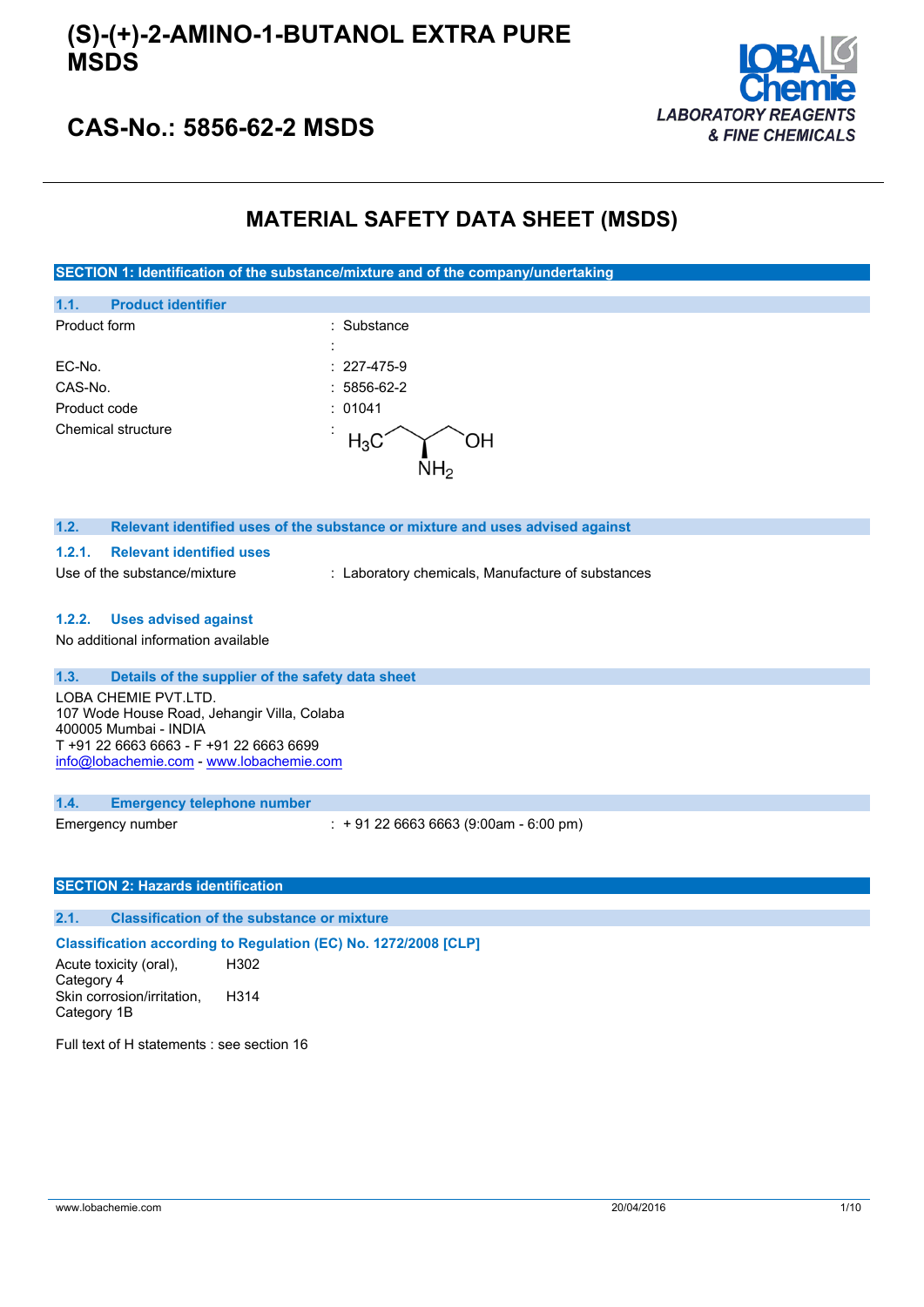Safety Data Sheet

**Classification according to Directive 67/548/EEC [DSD] or 1999/45/EC [DPD]**

Xn; R22 C; R34 Xi; R37 Full text of R-phrases: see section 16

**Adverse physicochemical, human health and environmental effects** No additional information available

| 2.2.              | <b>Label elements</b>                                      |                                                                                                                                                                                                                                                                                     |
|-------------------|------------------------------------------------------------|-------------------------------------------------------------------------------------------------------------------------------------------------------------------------------------------------------------------------------------------------------------------------------------|
|                   | Labelling according to Regulation (EC) No. 1272/2008 [CLP] |                                                                                                                                                                                                                                                                                     |
|                   | Hazard pictograms (CLP)                                    |                                                                                                                                                                                                                                                                                     |
|                   |                                                            | GHS05<br>GHS07                                                                                                                                                                                                                                                                      |
| Signal word (CLP) |                                                            | : Danger                                                                                                                                                                                                                                                                            |
|                   | Hazard statements (CLP)                                    | $\pm$ H302 - Harmful if swallowed.<br>H314 - Causes severe skin burns and eye damage.                                                                                                                                                                                               |
|                   | Precautionary statements (CLP)                             | : P280 - Wear protective gloves, protective clothing, eye protection, face protection.<br>P305+P351+P338 - IF IN EYES: Rinse cautiously with water for several minutes.<br>Remove contact lenses, if present and easy to do. Continue rinsing.<br>P310 - Immediately call a doctor. |

#### **2.3. Other hazards**

No additional information available

| <b>SECTION 3: Composition/information on ingredients</b> |                                               |  |  |
|----------------------------------------------------------|-----------------------------------------------|--|--|
| 3.1.<br><b>Substances</b>                                |                                               |  |  |
| Name                                                     | $\colon$ (S)-(+)-2-AMINO-1-BUTANOL Extra Pure |  |  |
| CAS-No.                                                  | $: 5856-62-2$                                 |  |  |
| EC-No.                                                   | $: 227 - 475 - 9$                             |  |  |
|                                                          |                                               |  |  |

Full text of R- and H-statements: see section 16

| 3.2.           | <b>Mixtures</b> |  |  |  |
|----------------|-----------------|--|--|--|
| Not applicable |                 |  |  |  |

| <b>SECTION 4: First aid measures</b>             |                                                                                                                                                              |      |
|--------------------------------------------------|--------------------------------------------------------------------------------------------------------------------------------------------------------------|------|
| 4.1.<br><b>Description of first aid measures</b> |                                                                                                                                                              |      |
|                                                  |                                                                                                                                                              |      |
| First-aid measures after inhalation              | : Remove person to fresh air and keep comfortable for breathing. Immediately call a<br>POISON CENTER/doctor. Call a POISON CENTER/doctor if you feel unwell. |      |
| First-aid measures after skin contact            | : Take off immediately all contaminated clothing. Rinse skin with water/shower.<br>Immediately call a POISON CENTER/doctor.                                  |      |
| www.lobachemie.com                               | 20/04/2016                                                                                                                                                   | 2/10 |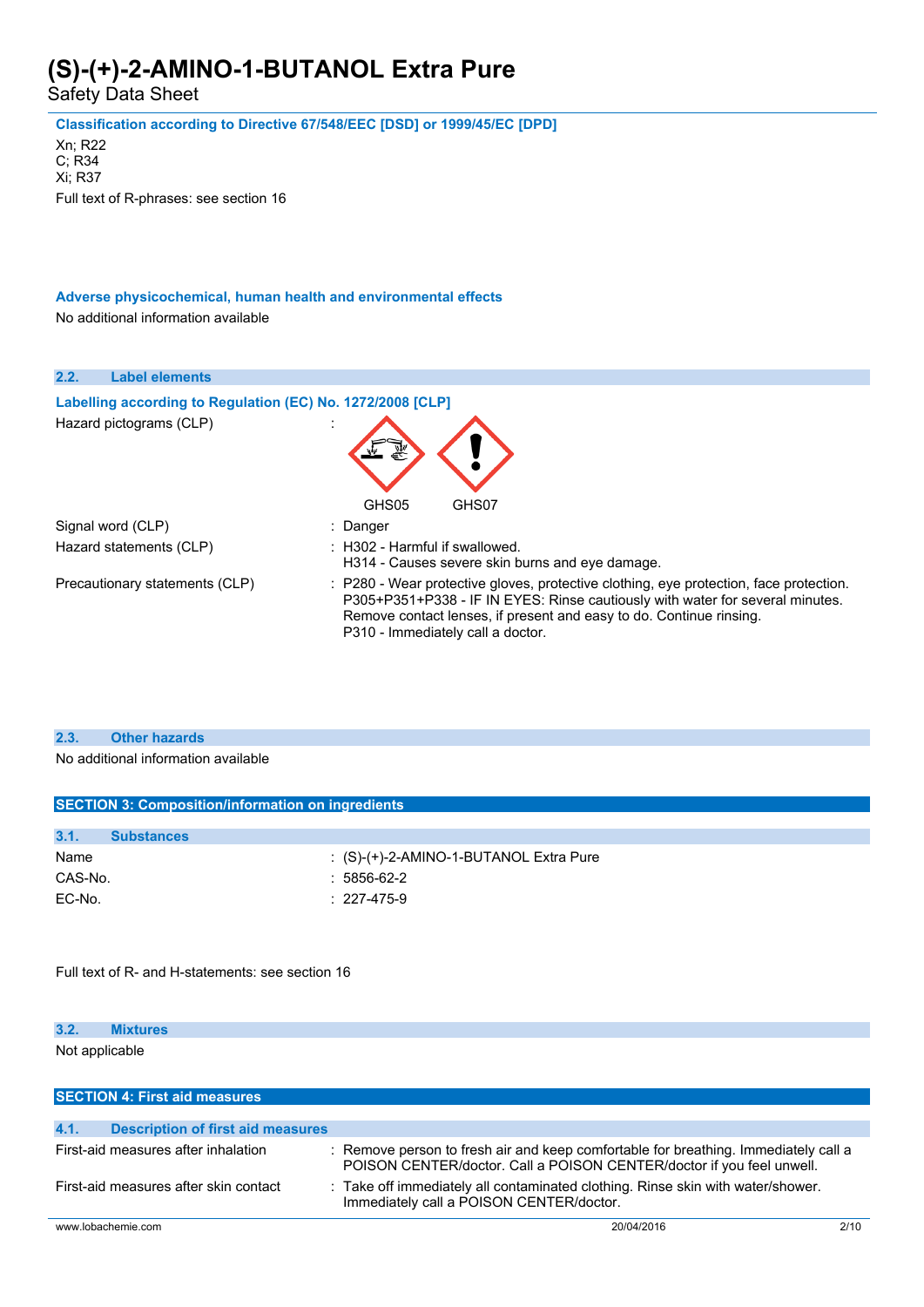Safety Data Sheet

| First-aid measures after eye contact                                        | : Rinse cautiously with water for several minutes. Remove contact lenses, if present<br>and easy to do. Continue rinsing. Immediately call a POISON CENTER/doctor. |
|-----------------------------------------------------------------------------|--------------------------------------------------------------------------------------------------------------------------------------------------------------------|
| First-aid measures after ingestion                                          | Rinse mouth. Call a POISON CENTER/doctor if you feel unwell. Do NOT induce<br>vomiting. Immediately call a POISON CENTER/doctor.                                   |
| 4.2.<br>Most important symptoms and effects, both acute and delayed         |                                                                                                                                                                    |
| Symptoms/effects                                                            | : Causes severe skin burns and eye damage.                                                                                                                         |
| Symptoms/effects after ingestion                                            | : Harmful if swallowed.                                                                                                                                            |
|                                                                             |                                                                                                                                                                    |
| 4.3.                                                                        | Indication of any immediate medical attention and special treatment needed                                                                                         |
| Treat symptomatically.                                                      |                                                                                                                                                                    |
| <b>SECTION 5: Firefighting measures</b>                                     |                                                                                                                                                                    |
|                                                                             |                                                                                                                                                                    |
| 5.1.<br><b>Extinguishing media</b>                                          |                                                                                                                                                                    |
| Suitable extinguishing media                                                | : Carbon dioxide. Dry powder. Foam. Water spray.                                                                                                                   |
| Unsuitable extinguishing media                                              | : Do not use extinguishing media containing water.                                                                                                                 |
| 5.2.<br>Special hazards arising from the substance or mixture               |                                                                                                                                                                    |
| No additional information available                                         |                                                                                                                                                                    |
|                                                                             |                                                                                                                                                                    |
| 5.3.<br><b>Advice for firefighters</b>                                      |                                                                                                                                                                    |
| Protection during firefighting                                              | : Do not enter fire area without proper protective equipment, including respiratory                                                                                |
|                                                                             | protection.                                                                                                                                                        |
| <b>SECTION 6: Accidental release measures</b>                               |                                                                                                                                                                    |
|                                                                             |                                                                                                                                                                    |
| 6.1.                                                                        | Personal precautions, protective equipment and emergency procedures                                                                                                |
| 6.1.1.<br>For non-emergency personnel                                       |                                                                                                                                                                    |
| <b>Emergency procedures</b>                                                 | : Evacuate unnecessary personnel.                                                                                                                                  |
| For emergency responders<br>6.1.2.                                          |                                                                                                                                                                    |
|                                                                             |                                                                                                                                                                    |
| Protective equipment                                                        | : Use personal protective equipment as required.                                                                                                                   |
| <b>Emergency procedures</b>                                                 | : Ventilate area.                                                                                                                                                  |
| 6.2.<br><b>Environmental precautions</b>                                    |                                                                                                                                                                    |
| Avoid release to the environment.                                           |                                                                                                                                                                    |
|                                                                             |                                                                                                                                                                    |
| 6.3.<br>Methods and material for containment and cleaning up                |                                                                                                                                                                    |
| Methods for cleaning up                                                     | : On land, sweep or shovel into suitable containers. Collect spillage.                                                                                             |
|                                                                             |                                                                                                                                                                    |
| <b>Reference to other sections</b><br>6.4.                                  |                                                                                                                                                                    |
| No additional information available                                         |                                                                                                                                                                    |
| <b>SECTION 7: Handling and storage</b>                                      |                                                                                                                                                                    |
|                                                                             |                                                                                                                                                                    |
| 7.1.<br><b>Precautions for safe handling</b>                                |                                                                                                                                                                    |
| Precautions for safe handling                                               | : Do not breathe vapours. Avoid contact with skin and eyes. Use only outdoors or in a<br>well-ventilated area.                                                     |
| Hygiene measures                                                            | Do not eat, drink or smoke when using this product. Wash hands and other exposed                                                                                   |
|                                                                             | areas with mild soap and water before eating, drinking or smoking and when leaving                                                                                 |
|                                                                             | work.                                                                                                                                                              |
|                                                                             |                                                                                                                                                                    |
| 7.2.<br><b>Conditions for safe storage, including any incompatibilities</b> |                                                                                                                                                                    |
| Storage conditions                                                          | : Keep container tightly closed. Store in a dry place.                                                                                                             |
| <b>Specific end use(s)</b><br>7.3.                                          |                                                                                                                                                                    |
| No additional information available                                         |                                                                                                                                                                    |
|                                                                             |                                                                                                                                                                    |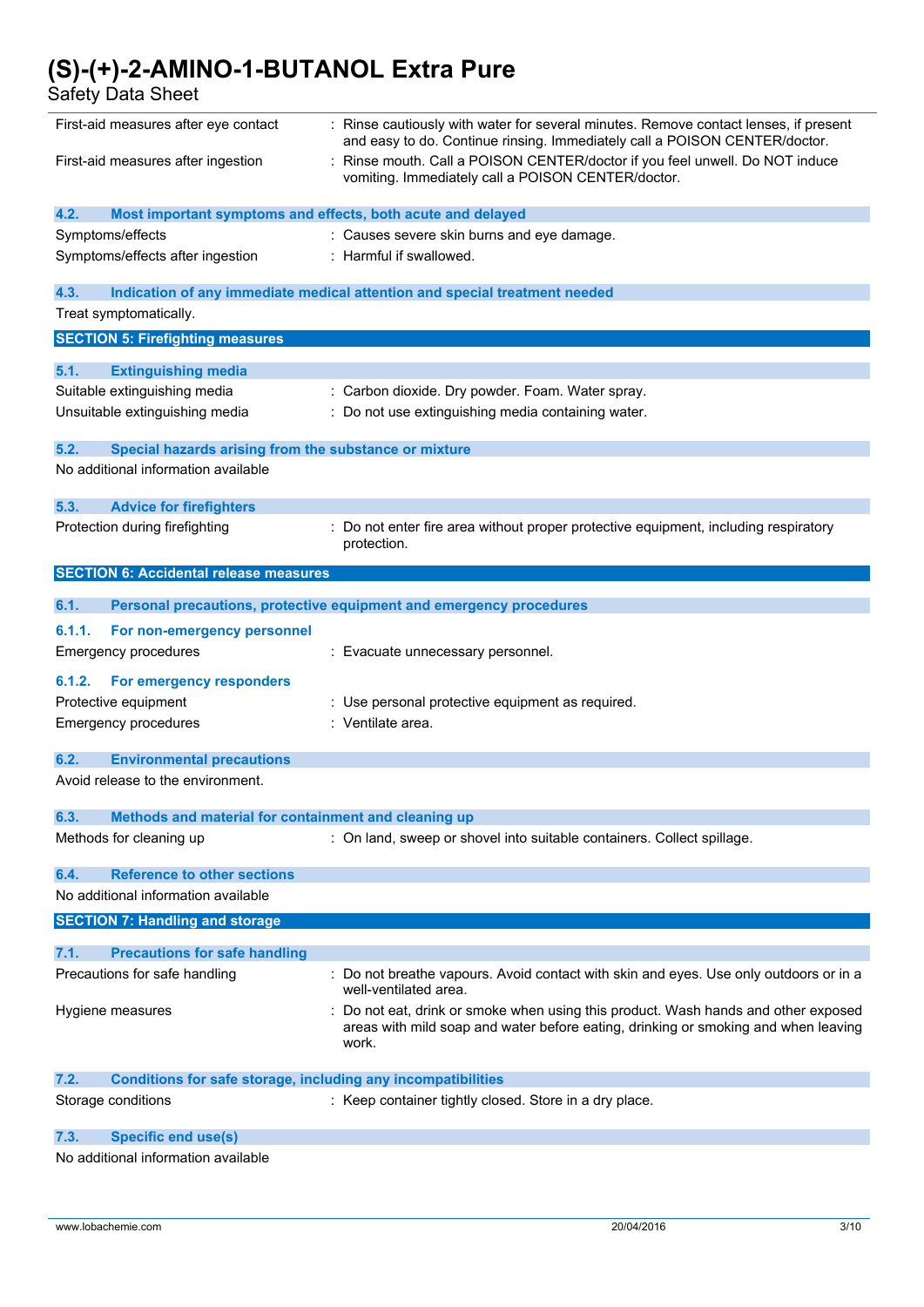Safety Data Sheet

**SECTION 8: Exposure controls/personal protection**

#### **8.1. Control parameters**

**8.2. Exposure controls**

No additional information available

| 0.4.<br><b>LAPUSULE CUTTLINIS</b>                             |                                                                    |
|---------------------------------------------------------------|--------------------------------------------------------------------|
| Hand protection                                               | : Protective gloves                                                |
| Eye protection                                                | Chemical goggles or face shield                                    |
| Skin and body protection                                      | : Wear suitable protective clothing                                |
| Respiratory protection                                        | : [In case of inadequate ventilation] wear respiratory protection. |
| <b>SECTION 9: Physical and chemical properties</b>            |                                                                    |
| 9.1.<br>Information on basic physical and chemical properties |                                                                    |
| Physical state                                                | : Liquid                                                           |
| Molecular mass                                                | : 89.14 g/mol                                                      |
| Colour                                                        | Colorless.                                                         |
| Odour                                                         | : No data available                                                |
| Odour threshold                                               | : No data available                                                |
| рH                                                            | : No data available                                                |
| Relative evaporation rate (butylacetate=1)                    | : No data available                                                |
| Melting point                                                 | : No data available                                                |
| Freezing point                                                | : No data available                                                |
| Boiling point                                                 | : 172 - 174 $^{\circ}$ C                                           |
| Flash point                                                   | : $95^{\circ}$ C                                                   |
| Auto-ignition temperature                                     | : No data available                                                |
| Decomposition temperature                                     | : No data available                                                |
| Flammability (solid, gas)                                     | : No data available                                                |
| Vapour pressure                                               | : No data available                                                |
| Relative vapour density at 20 °C                              | : No data available                                                |
| Relative density                                              | : No data available                                                |
| Density                                                       | : $0.95$ g/cm <sup>3</sup>                                         |
| Solubility                                                    | : No data available                                                |
| Log Pow                                                       | : No data available                                                |
| Viscosity, kinematic                                          | : No data available                                                |
| Viscosity, dynamic                                            | : No data available                                                |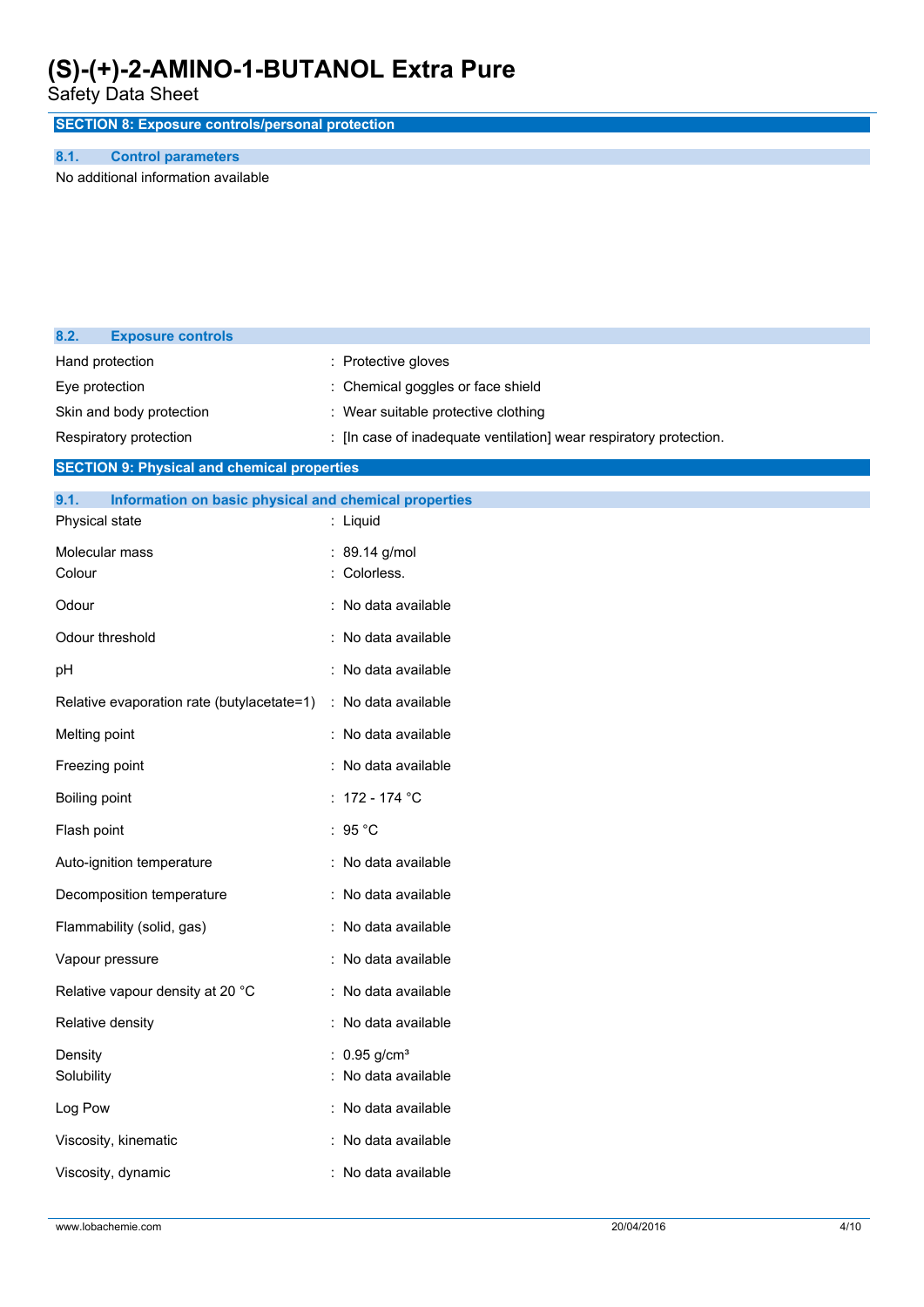| Safety Data Sheet                                    |                                            |
|------------------------------------------------------|--------------------------------------------|
| Explosive properties                                 | : No data available                        |
| Oxidising properties                                 | : No data available                        |
| <b>Explosive limits</b>                              | : No data available                        |
| <b>Other information</b><br>9.2.                     |                                            |
| No additional information available                  |                                            |
| <b>SECTION 10: Stability and reactivity</b>          |                                            |
| 10.1.<br><b>Reactivity</b>                           |                                            |
| Thermal decomposition generates : Corrosive vapours. |                                            |
| 10.2.<br><b>Chemical stability</b>                   |                                            |
| Stable under normal conditions.                      |                                            |
| 10.3.<br><b>Possibility of hazardous reactions</b>   |                                            |
| No additional information available                  |                                            |
| 10.4.<br><b>Conditions to avoid</b>                  |                                            |
| Overheating. Direct sunlight.                        |                                            |
| <b>Incompatible materials</b><br>10.5.               |                                            |
| No additional information available                  |                                            |
| 10.6.<br><b>Hazardous decomposition products</b>     |                                            |
| Thermal decomposition generates : Corrosive vapours. |                                            |
|                                                      |                                            |
| <b>SECTION 11: Toxicological information</b>         |                                            |
| 11.1.<br><b>Information on toxicological effects</b> |                                            |
| Acute toxicity                                       | : Oral: Harmful if swallowed.              |
|                                                      |                                            |
| Skin corrosion/irritation                            | : Causes severe skin burns and eye damage. |
| Serious eye damage/irritation                        | : Serious eye damage, category 1, implicit |
| Respiratory or skin sensitisation                    | : Not classified                           |
| Germ cell mutagenicity                               | : Not classified                           |
| Carcinogenicity                                      | : Not classified                           |
| Reproductive toxicity                                | : Not classified                           |
| STOT-single exposure                                 | : Not classified                           |
| STOT-repeated exposure                               | : Not classified                           |
| Aspiration hazard                                    | : Not classified                           |
|                                                      |                                            |

and symptoms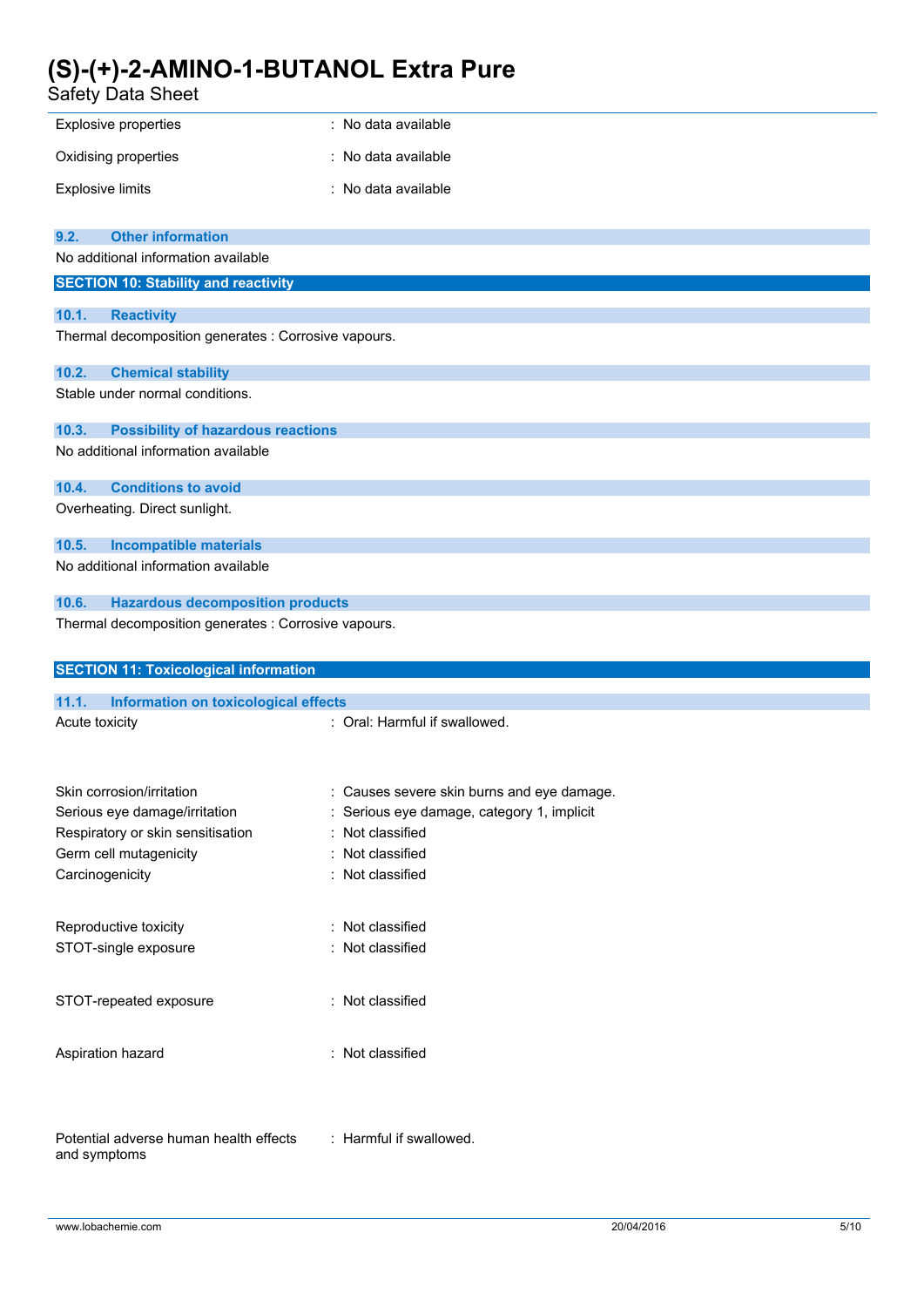Safety Data Sheet

| <b>SECTION 12: Ecological information</b>          |                                                                                                     |
|----------------------------------------------------|-----------------------------------------------------------------------------------------------------|
|                                                    |                                                                                                     |
| 12.1.<br><b>Toxicity</b>                           |                                                                                                     |
| No additional information available                |                                                                                                     |
|                                                    |                                                                                                     |
| 12.2.<br><b>Persistence and degradability</b>      |                                                                                                     |
| No additional information available                |                                                                                                     |
|                                                    |                                                                                                     |
| 12.3.<br><b>Bioaccumulative potential</b>          |                                                                                                     |
| No additional information available                |                                                                                                     |
|                                                    |                                                                                                     |
| 12.4.<br><b>Mobility in soil</b>                   |                                                                                                     |
| No additional information available                |                                                                                                     |
| 12.5.<br><b>Results of PBT and vPvB assessment</b> |                                                                                                     |
| No additional information available                |                                                                                                     |
|                                                    |                                                                                                     |
| <b>Other adverse effects</b><br>12.6.              |                                                                                                     |
| No additional information available                |                                                                                                     |
| <b>SECTION 13: Disposal considerations</b>         |                                                                                                     |
| 13.1.<br><b>Waste treatment methods</b>            |                                                                                                     |
| Product/Packaging disposal                         | Dispose of contents/container to hazardous or special waste collection point, in                    |
| recommendations                                    | accordance with local, regional, national and/or international regulation.                          |
| <b>SECTION 14: Transport information</b>           |                                                                                                     |
| In accordance with ADR / RID / IMDG / IATA / ADN   |                                                                                                     |
|                                                    |                                                                                                     |
| <b>UN number</b><br>14.1.                          |                                                                                                     |
| UN-No. (ADR)                                       | : 2735                                                                                              |
| UN-No. (IMDG)                                      | : 2735                                                                                              |
| UN-No. (IATA)                                      | : 2735                                                                                              |
| UN-No. (ADN)                                       | : 2735                                                                                              |
| UN-No. (RID)                                       | : 2735                                                                                              |
| 14.2.<br><b>UN proper shipping name</b>            |                                                                                                     |
| Proper Shipping Name (ADR)                         | : AMINES, LIQUID, CORROSIVE, N.O.S. / POLYAMINES, LIQUID, CORROSIVE,<br>N.O.S.                      |
| Proper Shipping Name (IMDG)                        | : AMINES, LIQUID, CORROSIVE, N.O.S.                                                                 |
| Proper Shipping Name (IATA)                        | : Amines, liquid, corrosive, n.o.s.                                                                 |
| Proper Shipping Name (ADN)                         | : AMINES, LIQUID, CORROSIVE, N.O.S.                                                                 |
| Proper Shipping Name (RID)                         | : AMINES, LIQUID, CORROSIVE, N.O.S.                                                                 |
| Transport document description (ADR)               | : UN 2735 AMINES, LIQUID, CORROSIVE, N.O.S. / POLYAMINES, LIQUID,<br>CORROSIVE, N.O.S., 8, III, (E) |
| Transport document description (IMDG)              | : UN 2735 AMINES, LIQUID, CORROSIVE, N.O.S., 8, III                                                 |
| Transport document description (IATA)              | : UN 2735 Amines, liquid, corrosive, n.o.s., 8, III                                                 |
| Transport document description (ADN)               | : UN 2735 AMINES, LIQUID, CORROSIVE, N.O.S., 8, III                                                 |
| Transport document description (RID)               | : UN 2735 AMINES, LIQUID, CORROSIVE, N.O.S., 8, III                                                 |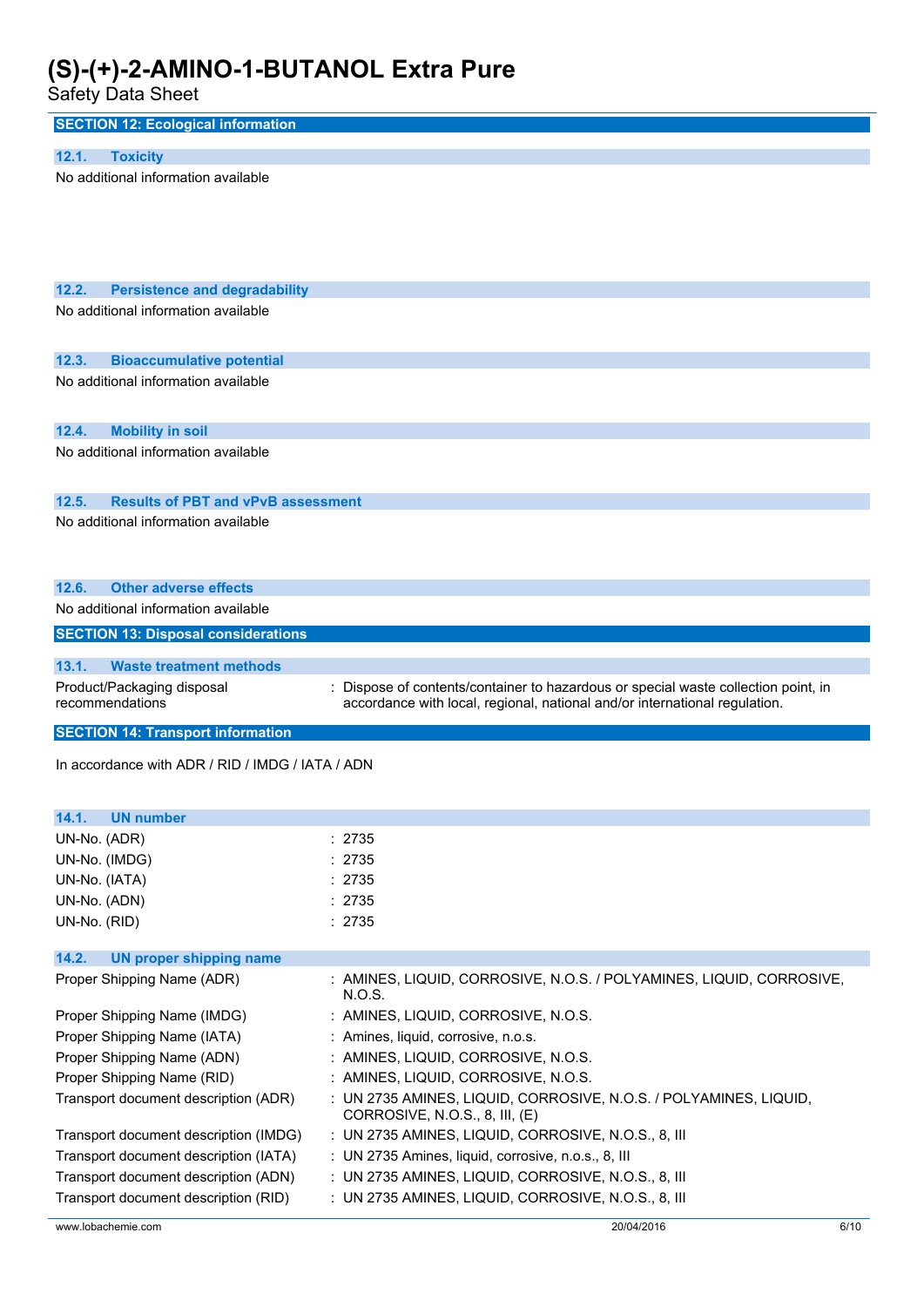Safety Data Sheet

| 14.3.<br><b>Transport hazard class(es)</b>  |                |
|---------------------------------------------|----------------|
| <b>ADR</b>                                  |                |
| Transport hazard class(es) (ADR)            | : 8            |
| Danger labels (ADR)                         | : 8            |
|                                             |                |
|                                             |                |
|                                             |                |
|                                             |                |
|                                             |                |
|                                             |                |
| <b>IMDG</b>                                 |                |
| Transport hazard class(es) (IMDG)           | : 8            |
| Danger labels (IMDG)                        | : 8            |
|                                             |                |
|                                             |                |
|                                             |                |
|                                             |                |
|                                             |                |
|                                             |                |
| <b>IATA</b>                                 |                |
| Transport hazard class(es) (IATA)           | : 8            |
| Hazard labels (IATA)                        | $\therefore$ 8 |
|                                             |                |
|                                             |                |
|                                             |                |
|                                             |                |
|                                             |                |
|                                             |                |
| <b>ADN</b>                                  |                |
| Transport hazard class(es) (ADN)            | : 8            |
| Danger labels (ADN)                         | : 8            |
|                                             |                |
|                                             |                |
|                                             |                |
|                                             |                |
|                                             |                |
|                                             |                |
| <b>RID</b>                                  |                |
| Transport hazard class(es) (RID)            | : 8            |
|                                             | : 8            |
| Danger labels (RID)                         |                |
|                                             |                |
|                                             |                |
|                                             |                |
|                                             |                |
|                                             |                |
| 14.4.<br><b>Packing group</b>               |                |
|                                             | $\colon$ III   |
| Packing group (ADR)<br>Packing group (IMDG) | $\div$ III     |
| Packing group (IATA)                        | $\div$ III     |
| Packing group (ADN)                         | $\div$ III     |
|                                             |                |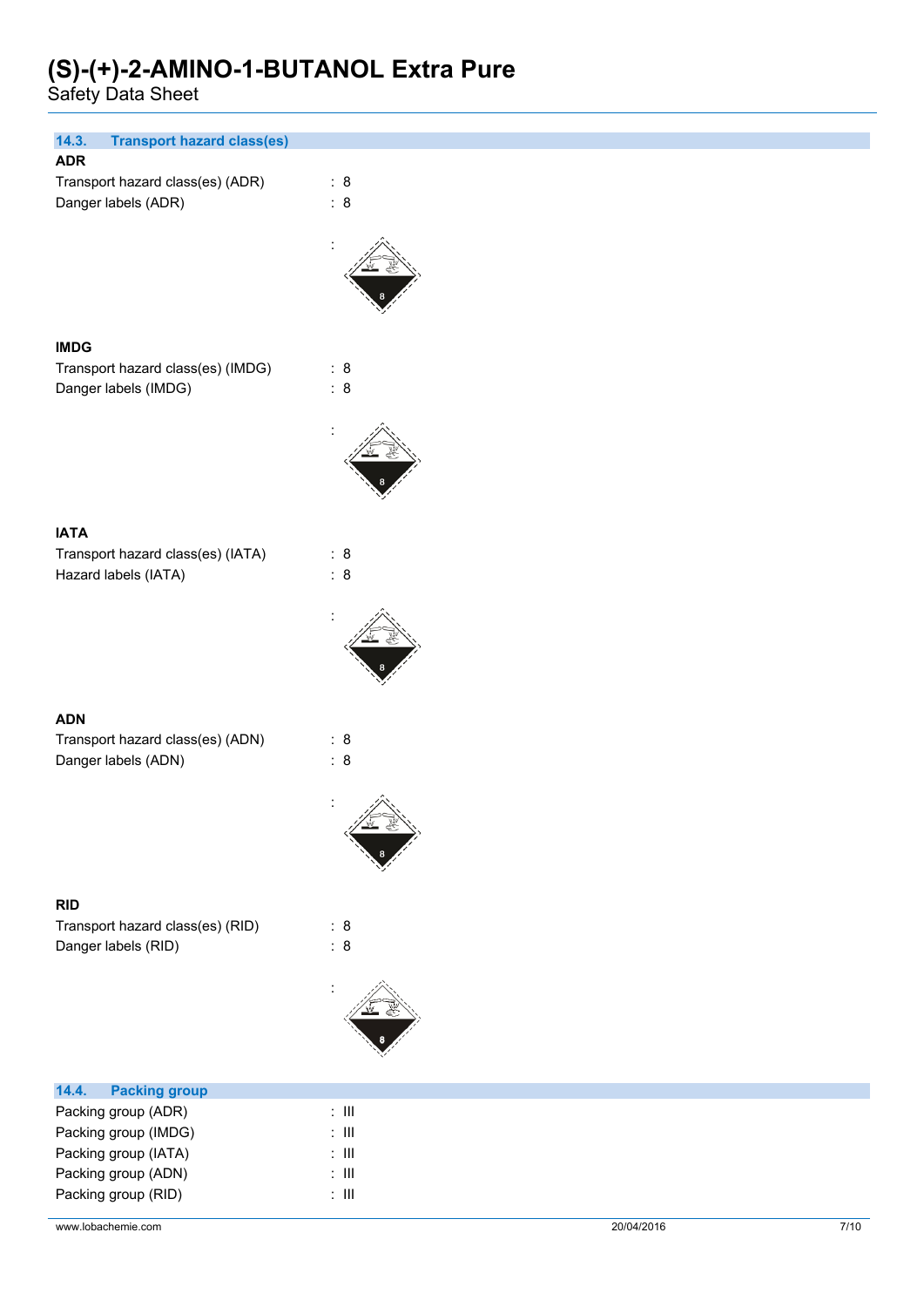Safety Data Sheet

| <b>Environmental hazards</b><br>14.5.                        |                                                                                                                                                                                                                                                                                                           |
|--------------------------------------------------------------|-----------------------------------------------------------------------------------------------------------------------------------------------------------------------------------------------------------------------------------------------------------------------------------------------------------|
| Dangerous for the environment                                | : No                                                                                                                                                                                                                                                                                                      |
| Marine pollutant                                             | : No                                                                                                                                                                                                                                                                                                      |
| Other information                                            | : No supplementary information available                                                                                                                                                                                                                                                                  |
|                                                              |                                                                                                                                                                                                                                                                                                           |
| 14.6.<br><b>Special precautions for user</b>                 |                                                                                                                                                                                                                                                                                                           |
| - Overland transport                                         |                                                                                                                                                                                                                                                                                                           |
| Classification code (ADR)                                    | : C7                                                                                                                                                                                                                                                                                                      |
| Special provisions (ADR)                                     | : 274                                                                                                                                                                                                                                                                                                     |
| Limited quantities (ADR)                                     | : 51                                                                                                                                                                                                                                                                                                      |
| Excepted quantities (ADR)                                    | $\therefore$ E1                                                                                                                                                                                                                                                                                           |
| Packing instructions (ADR)                                   | : P001, IBC03, LP01, R001                                                                                                                                                                                                                                                                                 |
| Mixed packing provisions (ADR)                               | : MP19                                                                                                                                                                                                                                                                                                    |
| Portable tank and bulk container                             | : T7                                                                                                                                                                                                                                                                                                      |
| instructions (ADR)                                           |                                                                                                                                                                                                                                                                                                           |
| Portable tank and bulk container special<br>provisions (ADR) | : TP1, TP28                                                                                                                                                                                                                                                                                               |
| Tank code (ADR)                                              | $:$ L4BN                                                                                                                                                                                                                                                                                                  |
| Vehicle for tank carriage                                    | : AT                                                                                                                                                                                                                                                                                                      |
| Transport category (ADR)                                     | : 3                                                                                                                                                                                                                                                                                                       |
| Special provisions for carriage - Packages<br>(ADR)          | : V12                                                                                                                                                                                                                                                                                                     |
| Hazard identification number (Kemler No.)                    | : 80                                                                                                                                                                                                                                                                                                      |
| Orange plates                                                | 80<br>2735                                                                                                                                                                                                                                                                                                |
| Tunnel restriction code (ADR)                                | : E                                                                                                                                                                                                                                                                                                       |
| EAC code                                                     | : 2X                                                                                                                                                                                                                                                                                                      |
| APP code                                                     | $\therefore$ B                                                                                                                                                                                                                                                                                            |
| - Transport by sea                                           |                                                                                                                                                                                                                                                                                                           |
| Special provisions (IMDG)                                    | : 223, 274                                                                                                                                                                                                                                                                                                |
| Packing instructions (IMDG)                                  | : P001, LP01                                                                                                                                                                                                                                                                                              |
| IBC packing instructions (IMDG)                              | : IBC03                                                                                                                                                                                                                                                                                                   |
| Tank instructions (IMDG)                                     | : T7                                                                                                                                                                                                                                                                                                      |
| Tank special provisions (IMDG)                               | : TP1, TP28                                                                                                                                                                                                                                                                                               |
| EmS-No. (Fire)                                               | $: F-A$                                                                                                                                                                                                                                                                                                   |
| EmS-No. (Spillage)                                           | $: S-B$                                                                                                                                                                                                                                                                                                   |
| Stowage category (IMDG)                                      | : A                                                                                                                                                                                                                                                                                                       |
| Segregation (IMDG)                                           | SG35                                                                                                                                                                                                                                                                                                      |
| Properties and observations (IMDG)                           | : Colourless to yellowish liquids or solutions with a pungent odour. Miscible with or<br>soluble in water. When involved in a fire, evolve toxic gases. Corrosive to most<br>metals, especially to copper and its alloys. Reacts violently with acids. Cause burns<br>to skin, eyes and mucous membranes. |
| MFAG-No                                                      | : 153                                                                                                                                                                                                                                                                                                     |
| - Air transport                                              |                                                                                                                                                                                                                                                                                                           |

| PCA Excepted quantities (IATA)                  | : E1    |
|-------------------------------------------------|---------|
| PCA Limited quantities (IATA)                   | : Y841  |
| PCA limited quantity max net quantity<br>(IATA) | : 1L    |
| PCA packing instructions (IATA)                 | : $852$ |
| PCA max net quantity (IATA)                     | : 5L    |
|                                                 |         |

www.lobachemie.com 20/04/2016 8/10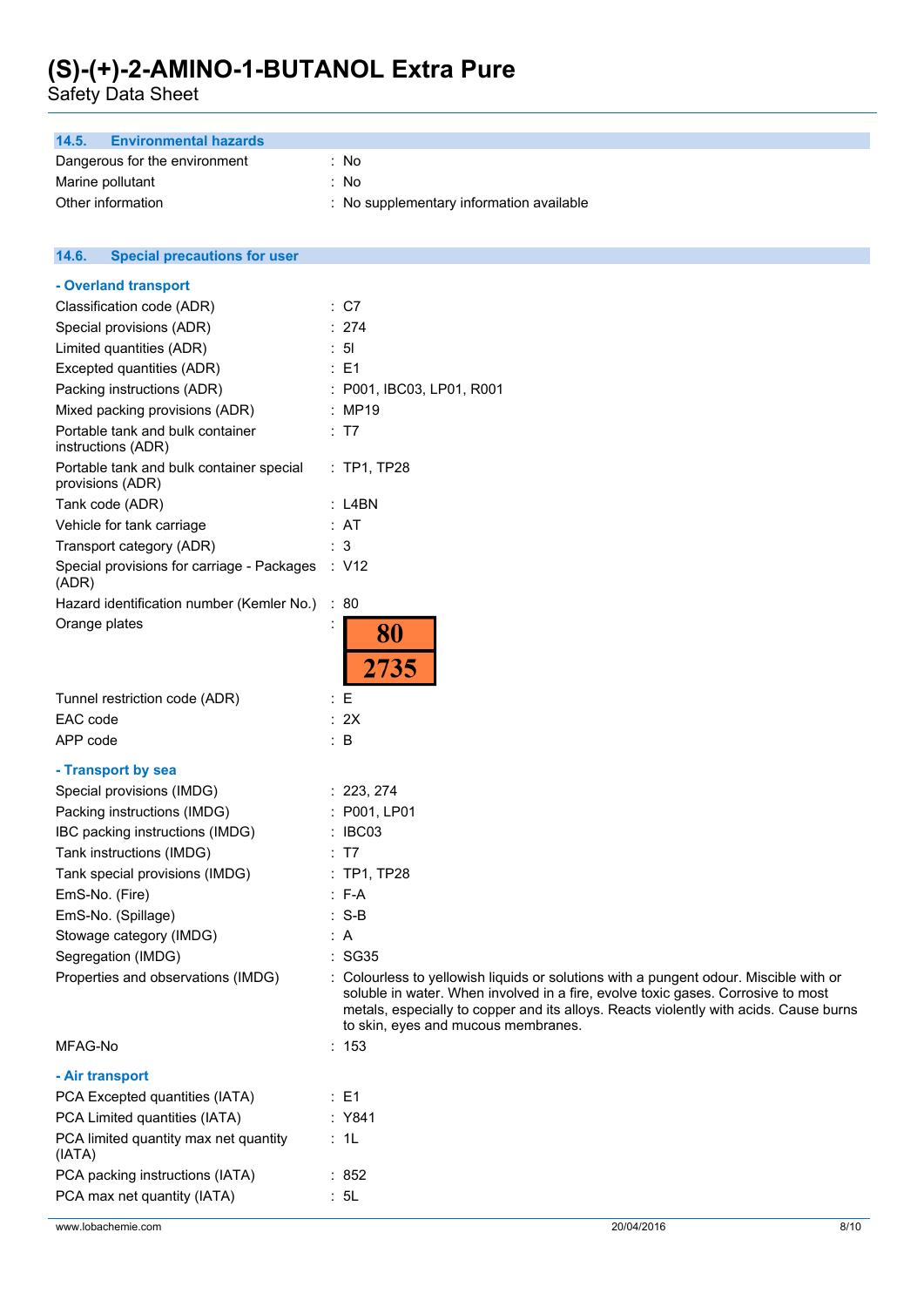Safety Data Sheet

| CAO packing instructions (IATA)                              | 856                       |
|--------------------------------------------------------------|---------------------------|
| CAO max net quantity (IATA)                                  | : 60L                     |
| Special provisions (IATA)                                    | : A3, A803                |
| ERG code (IATA)                                              | : 8L                      |
| - Inland waterway transport                                  |                           |
| Classification code (ADN)                                    | $\therefore$ C7           |
| Special provisions (ADN)                                     | : 274                     |
| Limited quantities (ADN)                                     | : 5L                      |
| Excepted quantities (ADN)                                    | : E1                      |
| Carriage permitted (ADN)                                     | ÷Т                        |
| Equipment required (ADN)                                     | $:$ PP, EP                |
| Number of blue cones/lights (ADN)                            | : 0                       |
| - Rail transport                                             |                           |
| Classification code (RID)                                    | : C7                      |
| Special provisions (RID)                                     | : 274                     |
| Excepted quantities (RID)                                    | $\therefore$ E1           |
| Packing instructions (RID)                                   | : P001, IBC03, LP01, R001 |
| Mixed packing provisions (RID)                               | : MP19                    |
| Portable tank and bulk container<br>instructions (RID)       | : T7                      |
| Portable tank and bulk container special<br>provisions (RID) | : TP1, TP28               |
| Tank codes for RID tanks (RID)                               | $:$ L4BN                  |
| Transport category (RID)                                     | 3                         |
| Special provisions for carriage - Packages<br>(RID)          | : W12                     |
| Colis express (express parcels) (RID)                        | CE8                       |
| Hazard identification number (RID)                           | 80                        |

**14.7. Transport in bulk according to Annex II of MARPOL 73/78 and the IBC Code**

Not applicable

**SECTION 15: Regulatory information**

**15.1. Safety, health and environmental regulations/legislation specific for the substance or mixture**

**15.1.1. EU-Regulations**

No REACH Annex XVII restrictions

(S)-(+)-2-AMINO-1-BUTANOL Extra Pure is not on the REACH Candidate List

(S)-(+)-2-AMINO-1-BUTANOL Extra Pure is not on the REACH Annex XIV List

### **15.1.2. National regulations**

### **Germany**

12th Ordinance Implementing the Federal : Is not subject of the 12. BlmSchV (Hazardous Incident Ordinance) Immission Control Act - 12.BImSchV

### **Netherlands**